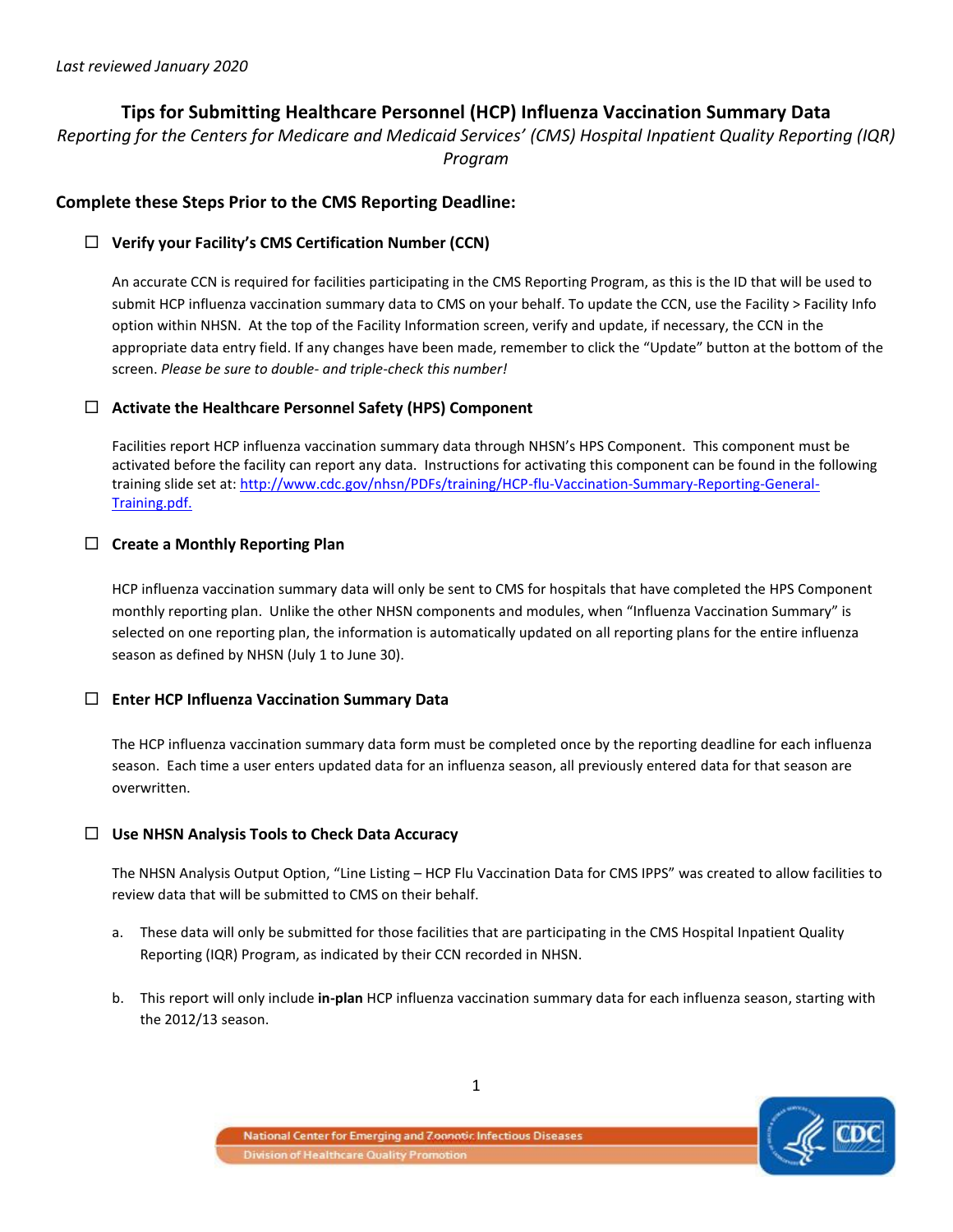#### *Last reviewed January 2020*

- c. This output option represents a line listing for each hospital, not each CCN. If your hospital shares a CCN, this line listing will only represent the data that your hospital has contributed to the overall vaccination data for all hospitals that share the CCN. You may wish to use the Group feature in NHSN to view HCP influenza vaccination summary data for the hospitals that share a CCN. More information about the Group function can be found at: [http://www.cdc.gov/nhsn/group-users/index.html.](http://www.cdc.gov/nhsn/group-users/index.html)
- d. The data in this report will represent data current as of the last time you generated datasets. Please note that data in the Provider Participation Report found on Quality Net are not updated simultaneously with NHSN data. **Data for each influenza season are frozen as of the final submission deadline date (May 15)**. Any changes made to these data in NHSN after the final submission deadline will not be reflected in later months of the Provider Participation Report. If you have specific questions about the data appearing on your APU dashboard, please contact your QIO or the QIOSC at: [QRSupport@HCQIS.org.](mailto:QRSupport@HCQIS.org)

## **Example of the "Line Listing – HCP Flu Vaccination Data for CMS IPPS" Output Option:**

- 1. On the NHSN Landing Page, select the HPS Component in the component dropdown menu.
- 2. Generate new datasets within the HPS Component to make sure you are analyzing the most up-to-date data reported to NHSN by your facility. To generate datasets, go to Analysis > Generate Data Sets. Select the beginning and ending dates for the influenza season you would like to view. (For example, to view data for the 2019-2020 influenza season, a facility could select October 2019 for a beginning date and December 2019 for an ending date, as shown below, since both dates fall within the 2019-2020 season.) Next, click on "Generate Reporting Data Sets." If you generated datasets previously, click the "OK" button on the pop-up window that is displayed to create new datasets with your facility's most recent data.



3. Go to Analysis > Reports and navigate through the following folders: CMS Reports > Acute Care Hospitals (Hospital IQR). Click on "Line Listing – HCP Flu Vaccination Data for CMS IPPS," and then click on "Run Report," as shown below:

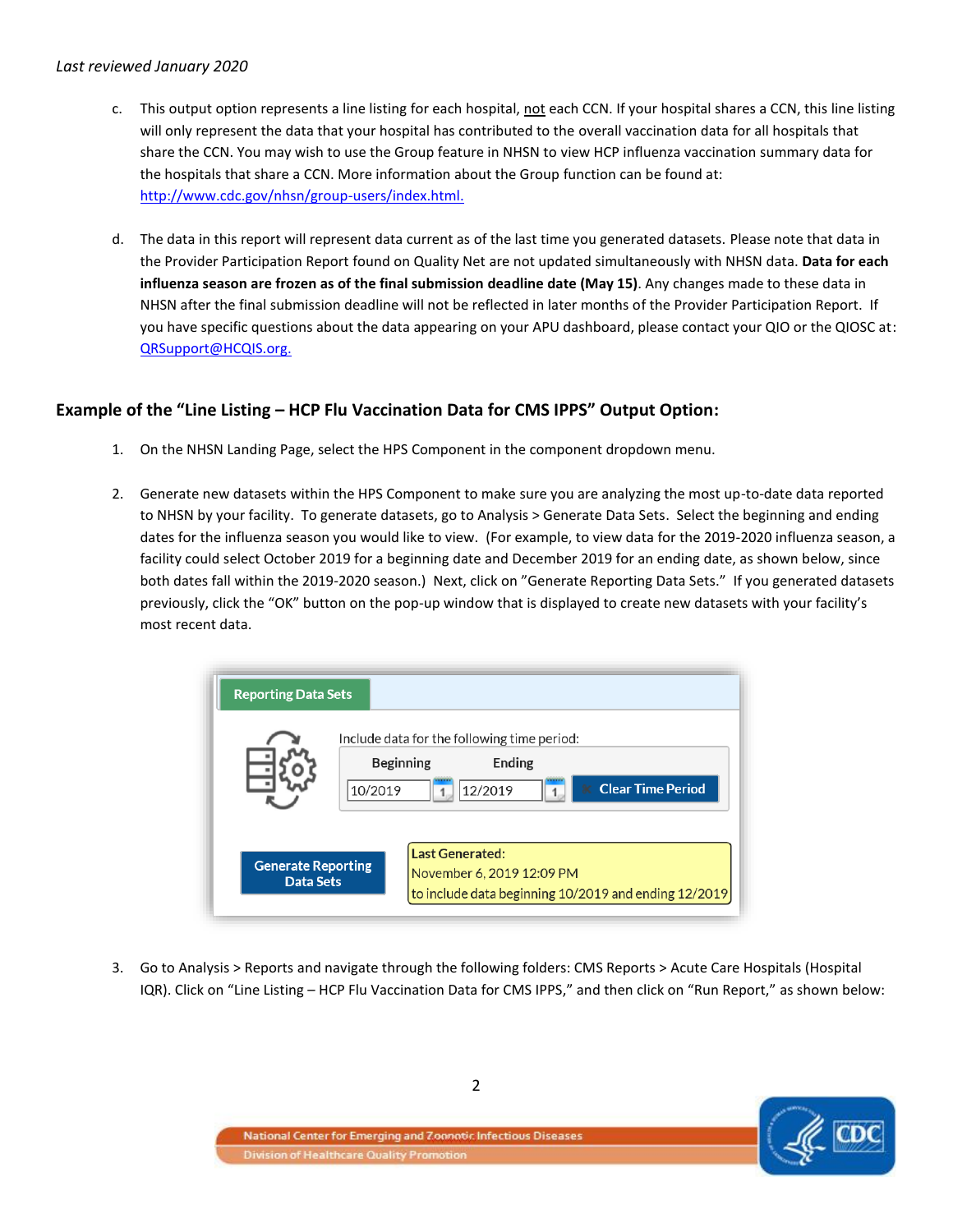

- 4. The results will include data from all influenza seasons. By default, the results will appear in a separate HTML window. If a second window does not appear, please be sure to check your pop-up blocker and allow pop-ups from \*.cdc.gov.
- 5. A single table titled "Line Listing for HCP Flu Vaccination Data for CMS IPPS" presents HCP influenza vaccination summary data by influenza season, stratified by HCP category (employees, licensed independent practitioners, adult students/trainees and volunteers), and all three categories combined.
- 6. Facilities have the option to report influenza vaccination status of other contract personnel. If your facility chooses to do so, these data will not be displayed in the line listing and will not be sent to CMS. Also, the numerator category of "unknown vaccination status" will not be displayed in the line listing and will not be sent to CMS.

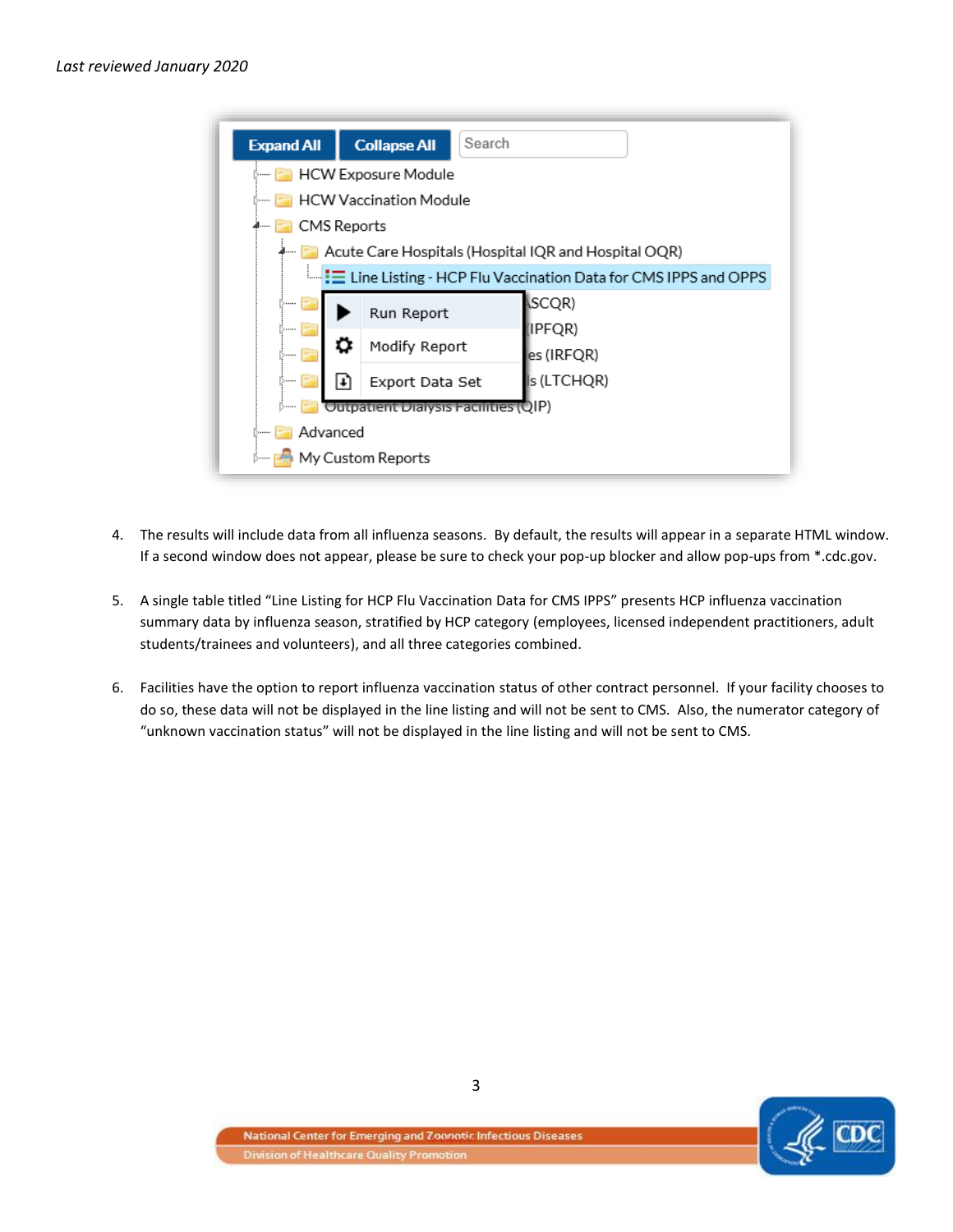Sample output for the "Line Listing – HCP Flu Vaccination Data for CMS IPPS" output option is displayed below:

# **National Healthcare Safety Network**

# Line Listing for HCP Flu Vaccination Data for CMS IPPS and OPPS

As of: August 19, 2014 at 3:20 PM Date Range: All HCW\_VACCFLUSUMCMS\_ACUTE

| orgID   summary Season   vacc Type   personnel Type |     |                 | personnel TypeDesc                                 |           |    | vaccTypeDesc  declinations   contraindications   vaccEW   vaccHere   working   pctVacc   totVacc   pctVaccCl |    |     |     |     |              |
|-----------------------------------------------------|-----|-----------------|----------------------------------------------------|-----------|----|--------------------------------------------------------------------------------------------------------------|----|-----|-----|-----|--------------|
| 10238 2011/2012                                     | FLU | <b>Employee</b> | Employees                                          | Influenza |    |                                                                                                              | 10 | 70  | 100 | 80% | 80 71%, 87%  |
| 10238 2011/2012                                     | FLU | ∣LIP            | Licensed Independent Practitioners                 | Influenza |    |                                                                                                              |    | 40  | 50  | 90% | 45 79%, 96%  |
| 10238 2011/2012                                     | FLU | studVol         | Adult Students/Trainees and Volunteers   Influenza |           |    |                                                                                                              | 20 |     | 30  | 67% | 20 49%, 82%  |
| 10238 2011/2012                                     | FLU | All             | All Healthcare Workers                             | Influenza | 19 |                                                                                                              | 35 | 110 | 180 | 81% | 145 74%, 86% |
| 10238 2012/2013                                     | FLU | Employee        | Employees                                          | Influenza | 20 | 10                                                                                                           | 10 | 40  | 100 | 50% | 50 40%, 60%  |
| 10238 2012/2013                                     | FLU | ∣LIP            | Licensed Independent Practitioners                 | Influenza | 10 | 10 <sub>1</sub>                                                                                              | 10 | 10  | 50  | 40% | 20 27%, 54%  |
| 10238 2012/2013                                     | FLU | studVol         | Adult Students/Trainees and Volunteers   Influenza |           |    |                                                                                                              |    | 10  | 20  | 50% | 10 29%, 71%  |
| 10238 2012/2013                                     | FLU | All             | All Healthcare Workers                             | Influenza | 30 | 20                                                                                                           | 20 | 60  | 170 | 47% | 80 40%, 55%  |

Total Hospital Healthcare Personnel Influenza Vaccination summary data includes employees in both inpatient units and outpatient departments beginning in the 2014/2015 influenza season.

The first three rows of the table display HCP influenza vaccination summary data for each individual HCP category. The fourth row of the table displays HCP influenza vaccination summary data for all three required HCP categories combined.

From the fourth row of this output, we can conclude the following for the 2011/12 influenza season:

- 19 HCP declined influenza vaccine (*declinations*)
- 6 HCP reported a medical contraindication to influenza vaccine (*contraindications*)
- 35 HCP were vaccinated outside of the facility (*vaccEW*)
- 110 HCP were vaccinated at the facility (*vaccHere)*
- 180 HCP worked at the facility for at least 1 day during the reporting period (*working*)
- The HCP influenza vaccination percentage for all HCP who worked at the facility for at least 1 day during the reporting period was 81% (*pctVacc*)
- 145 HCP were vaccinated (*totVacc*)
- The 95% confidence interval around the HCP influenza vaccination percentage was (74%, 86%) *(pctVaccCI)*
- 7. If this table is not displayed when you click the "Run" button, be sure you included HCP influenza vaccination summary reporting in your HPS Component monthly reporting plan for the influenza season of interest (Reporting Plan > Find) and that you entered HCP influenza vaccination summary data for that influenza season (Flu Summary > Find).

REMEMBER: When you make changes to your data, regenerate your datasets to review this output option with the most up-to-date data in NHSN.